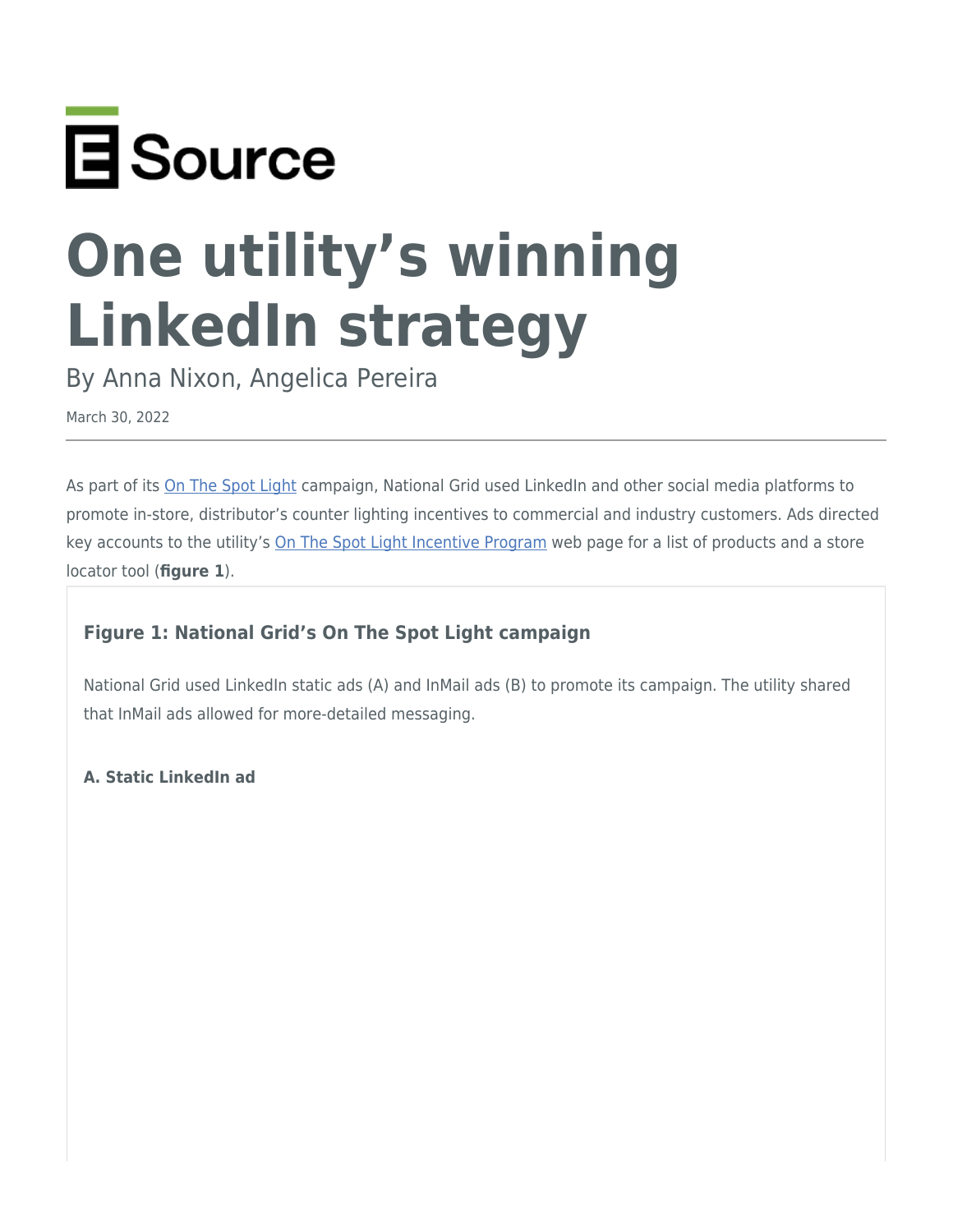

**National Grid** 104,117 followers 1<sub>mo</sub>



We're making 2021 brighter by offering instant discounts on energy-efficient lighting. Find a participating distributor at ngrid.com/onthespot



**B. LinkedIn InMail ad**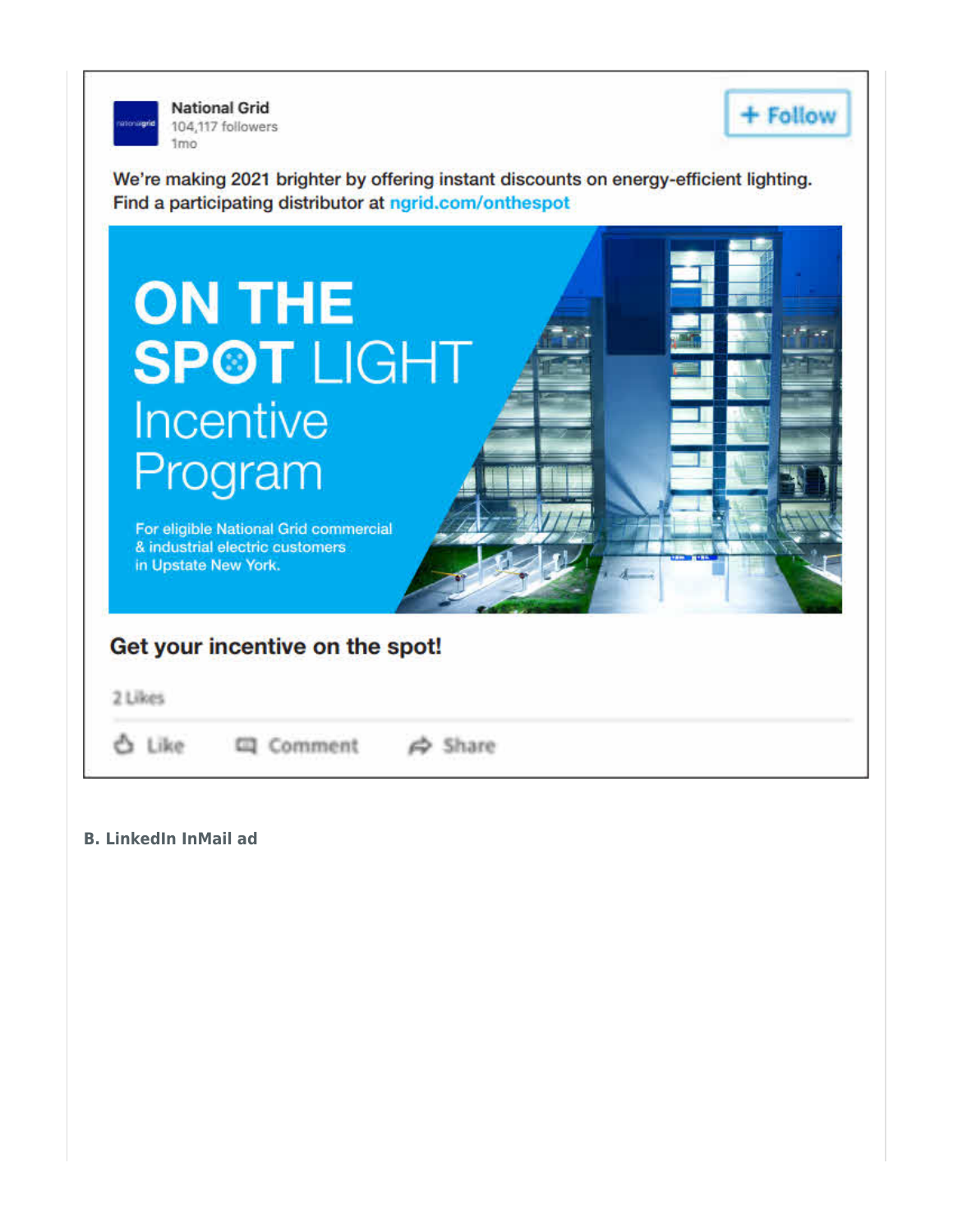Subject Line: We've got a bright idea to save energy.



In its **Energy AdVision** entry, National Grid explained how effective the campaign was:

We continue to hear from participating distributors about the effectiveness of the campaign to aid in the adoption of energy-efficient lighting. Their customers are being driven to the store by the online ads, they are interacting with in-store elements and taking advantage of this opportunity to help cut energy use.

Campaign results from InMail ads included:

- 1,500 impressions
- $\cdot$  10 clicks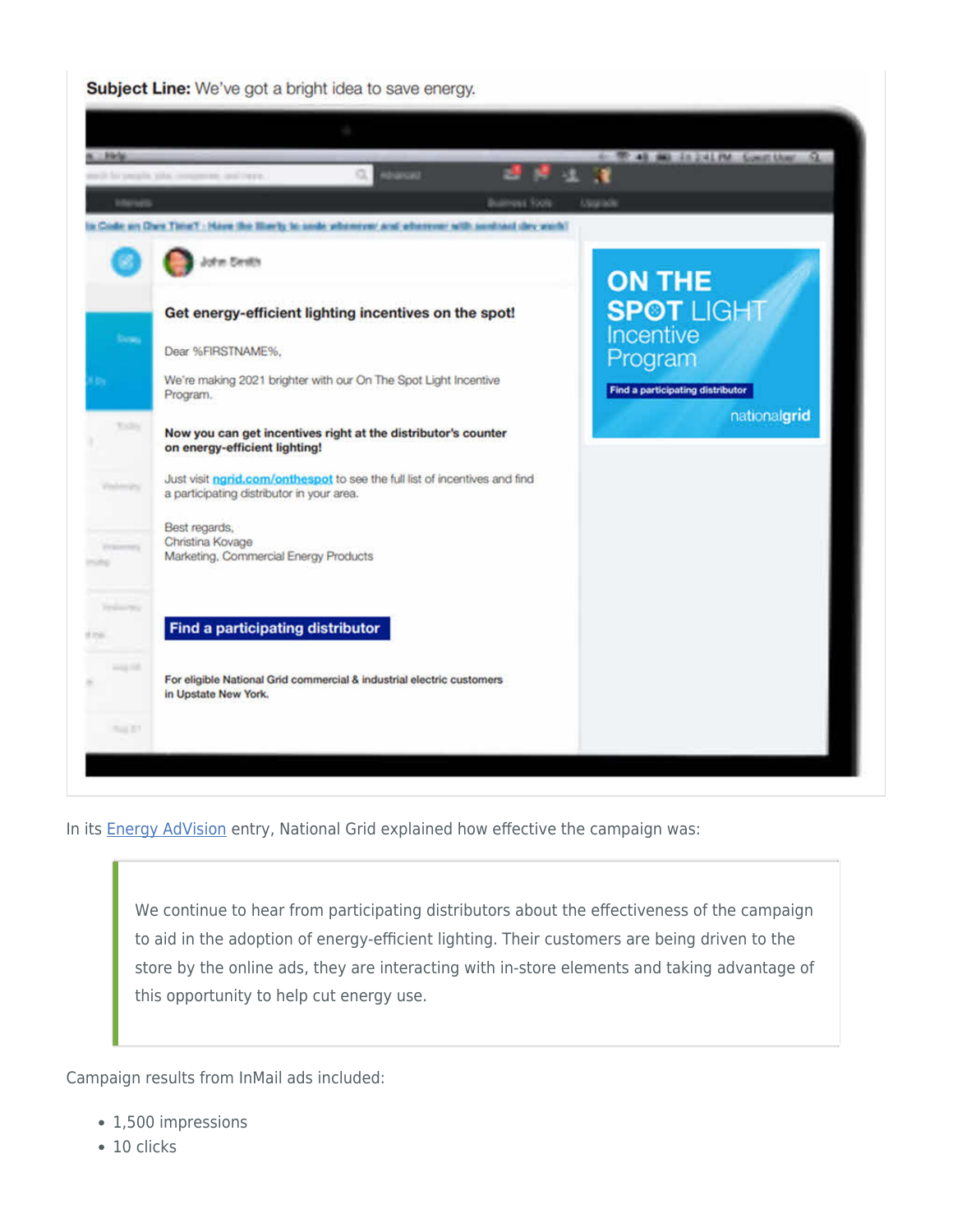- 4% open rate
- 621 opens
- 543 website sessions to the campaign page, seeing 527 new users
- 37 PDF downloads

#### **More examples of using LinkedIn for recruiting and marketing**

Members of the E Source [Corporate Communications Service](https://www.esource.com/corporate-communications-service-membership) or [Business Marketing Service](https://www.esource.com/business-marketing-service-membership) can read our report [Creating a winning LinkedIn strategy](https://www.esource.com/report/126221hvdh/create-winning-linkedin-strategy) for more examples.

#### **Targeting business customers with LinkedIn**

Utilities with strong social media strategies use a multichannel approach to reach specific audiences with relevant content. LinkedIn is an important part of a well-rounded utility social media presence.

In the E Source 2021 [Social Media Survey,](https://www.esource.com/social-media-survey) we asked 27 US and Canadian utilities which channels they use to communicate with specific audiences (**figure 2**). These utilities use LinkedIn to communicate mostly with:

- Potential employees
- Small and midsize business (SMB) customers
- Key account customers

## **Figure 2: Utilities' target audience on LinkedIn**

Most utility respondents use LinkedIn to recruit new employees and communicate with business customers. Some respondents use LinkedIn to reach residential customers, news outlets, or trade allies, but those audiences were less common.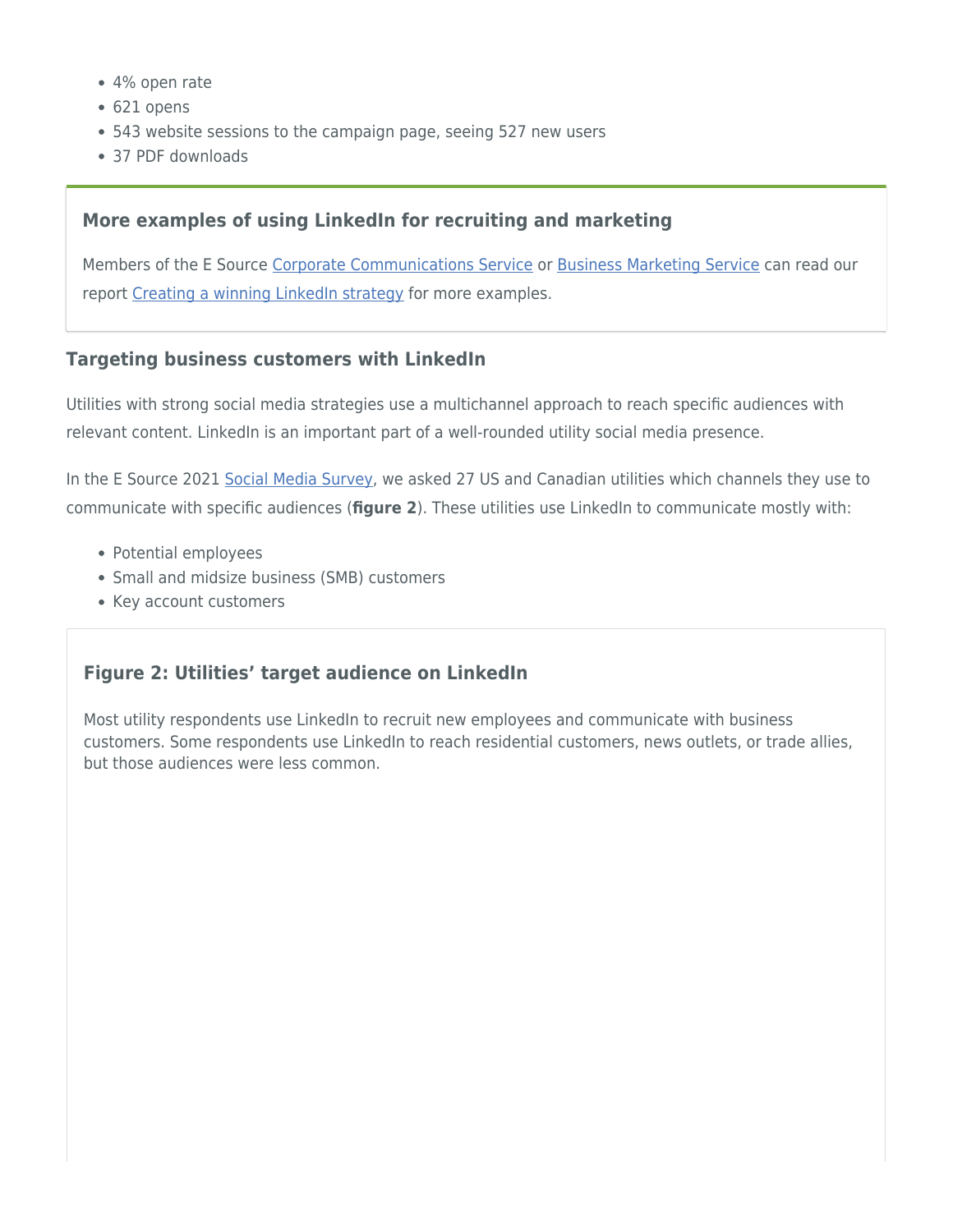

currently uses for communicating with the following audiences. Select all that apply for each channelote the section when sample size falls below 30. © E Source (2021 Social Media Survey)

According to the [LinkedIn ads](https://business.linkedin.com/marketing-solutions/cx/17/06/advertise-on-linkedin) web page, four out of five LinkedIn members make business decisions. And content marketing agency Questline states that LinkedIn "is an ideal way to reach business customers," in its article [Best Practices: Social Media Strategy for Energy Utilities.](https://www.questline.com/blog/social-media-strategy-energy-utilities/)

## **Utility ad campaigns to inspire your efforts**

In this post, we feature utility ads from E Source [Energy AdVision,](https://www.esource.com/about-energyadvision) our database of more than 6,000 examples of utility marketing and advertising campaigns.

Utilities can connect with business customers on LinkedIn by:

- Posting original content or reposting relevant content
- Running targeted ad campaigns for relevant utility offerings
- Messaging business owners directly about relevant utility offerings

LinkedIn explains how to track the performance of your content using [Analytics for Your Posts, Articles, and](https://www.linkedin.com/help/linkedin/answer/a516971) [Videos](https://www.linkedin.com/help/linkedin/answer/a516971).